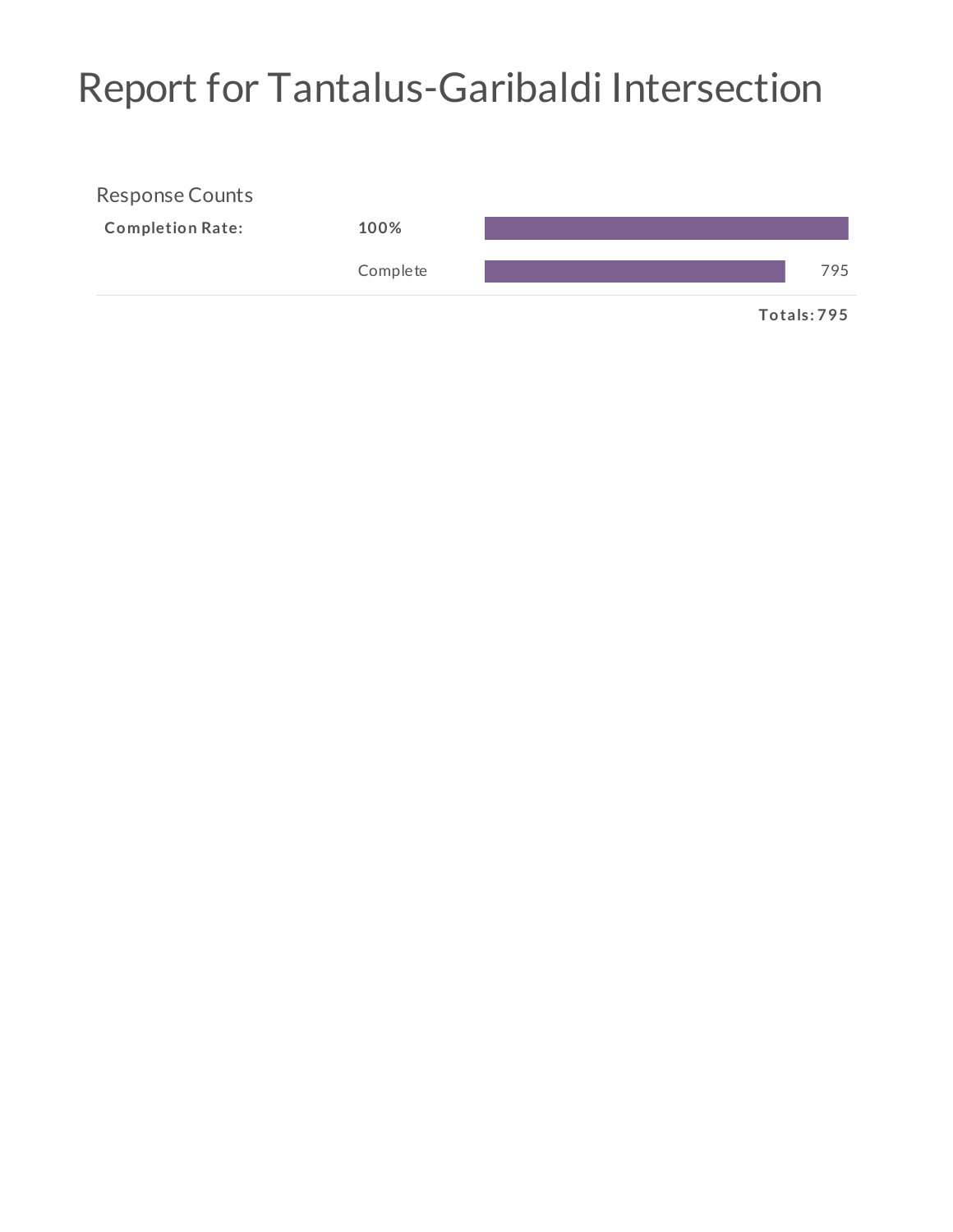1. By which mode of travel do you primarily use through this intersection or the accesses identified in the study area?



| <b>Value</b>                   | Percent | <b>Responses</b> |
|--------------------------------|---------|------------------|
| Driver or passenger in vehicle | 91.8%   | 723              |
| Pedestrian                     | 4.4%    | 35               |
| Cyclist                        | 3.2%    | 25               |
| Driver of commercial vehicle   | 0.6%    | 5                |

**Totals: 788**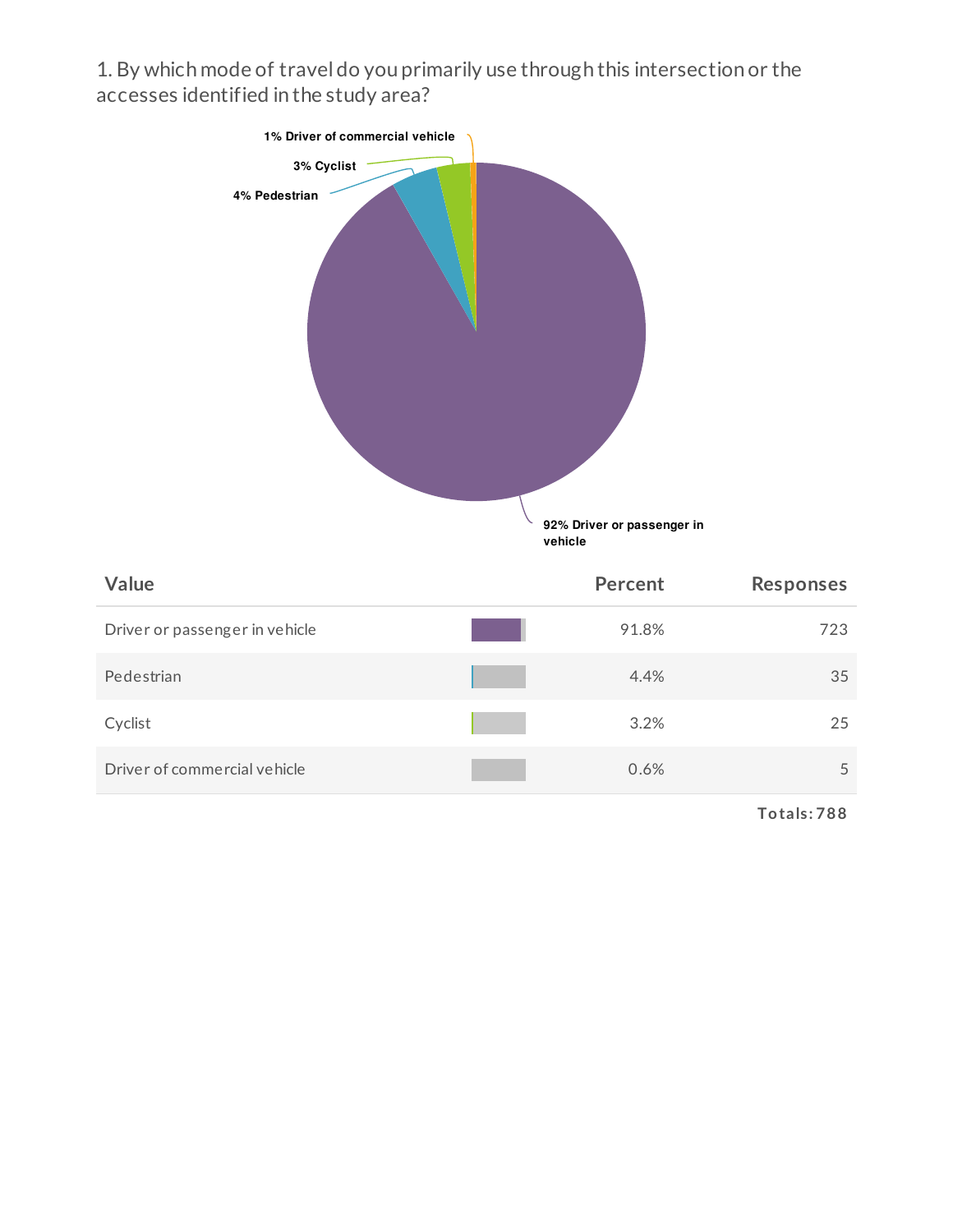2. How many times per week do you typically use this intersection or the access points in the study area (pre-COVID-19)?



| Value                      | Percent | <b>Responses</b> |
|----------------------------|---------|------------------|
| Less than once per week    | 6.5%    | 51               |
| 1 to 5 times per week      | 40.6%   | 320              |
| More than 5 times per week | 52.9%   | 417              |
|                            |         | Totals: 788      |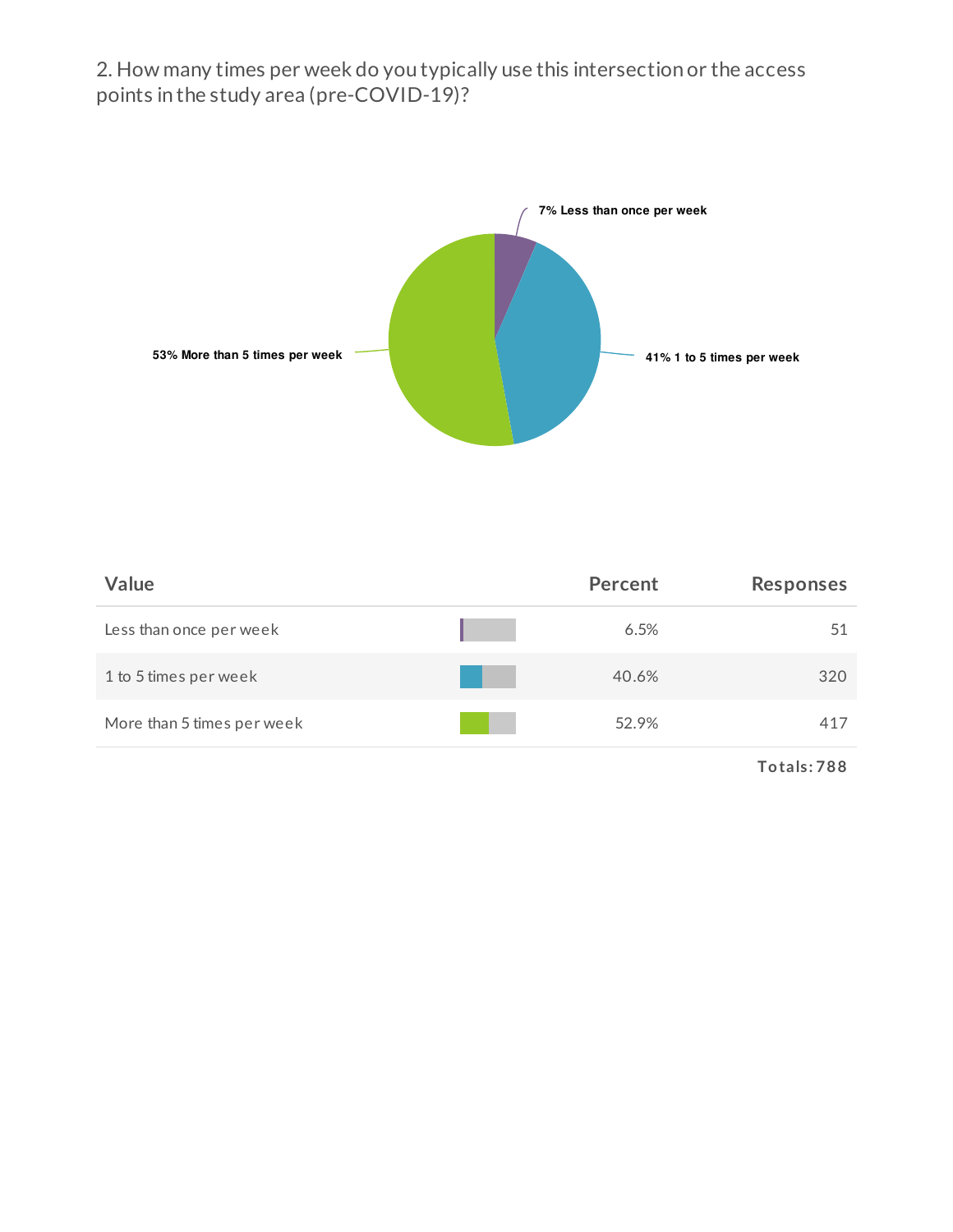3. What are the top two purposes of your trips when you travelthrough this study area (select up to two)?



| Value                                                                                        |       | Percent Responses |
|----------------------------------------------------------------------------------------------|-------|-------------------|
| Going to/from work                                                                           | 35.5% | 279               |
| Dropping off/picking up kids from school                                                     | 10.9% | 86                |
| Doing errands (includes shopping, appointments, frequenting<br>restaurants, attending a gym) | 89.8% | 707               |
| Recreation (i.e., bike ride, going for a walk)                                               | 21.1% | 166               |
| Other - please specify                                                                       | 7.1%  | 56                |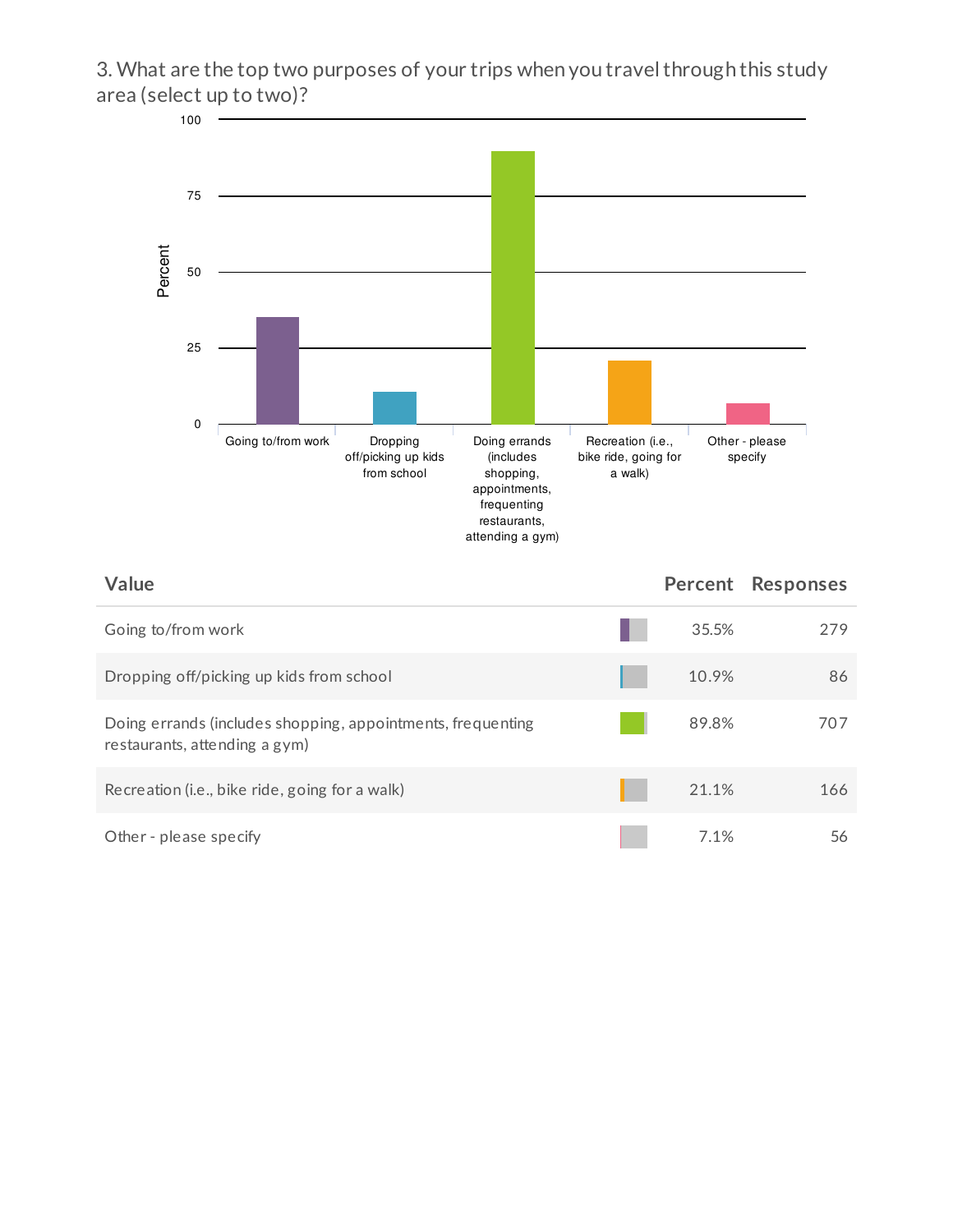## 4. What are the main reasons why you travel through this area?



| Value                                                                                                 | Percent | <b>Responses</b> |
|-------------------------------------------------------------------------------------------------------|---------|------------------|
| Pass through to/from Highway 99 to Tantalus neighbourhoods to the<br>north via Garibaldi Way          | 33.4%   | 263              |
| Pass through to/from Highway 99 to Garibaldi Estates or Highlands<br>neighbourhoods via Garibaldi Way | 34.6%   | 272              |
| Accessing restaurants and other businesses along north Tantalus Rd.                                   | 14.9%   | 117              |
| Accessing restaurants and other businesses along south Tantalus Rd.                                   | 20.1%   | 158              |
| Accessing businesses via the Independent grocery store parking lot.                                   | 54.3%   | 427              |
| Other - please specify                                                                                | 7.9%    | 62               |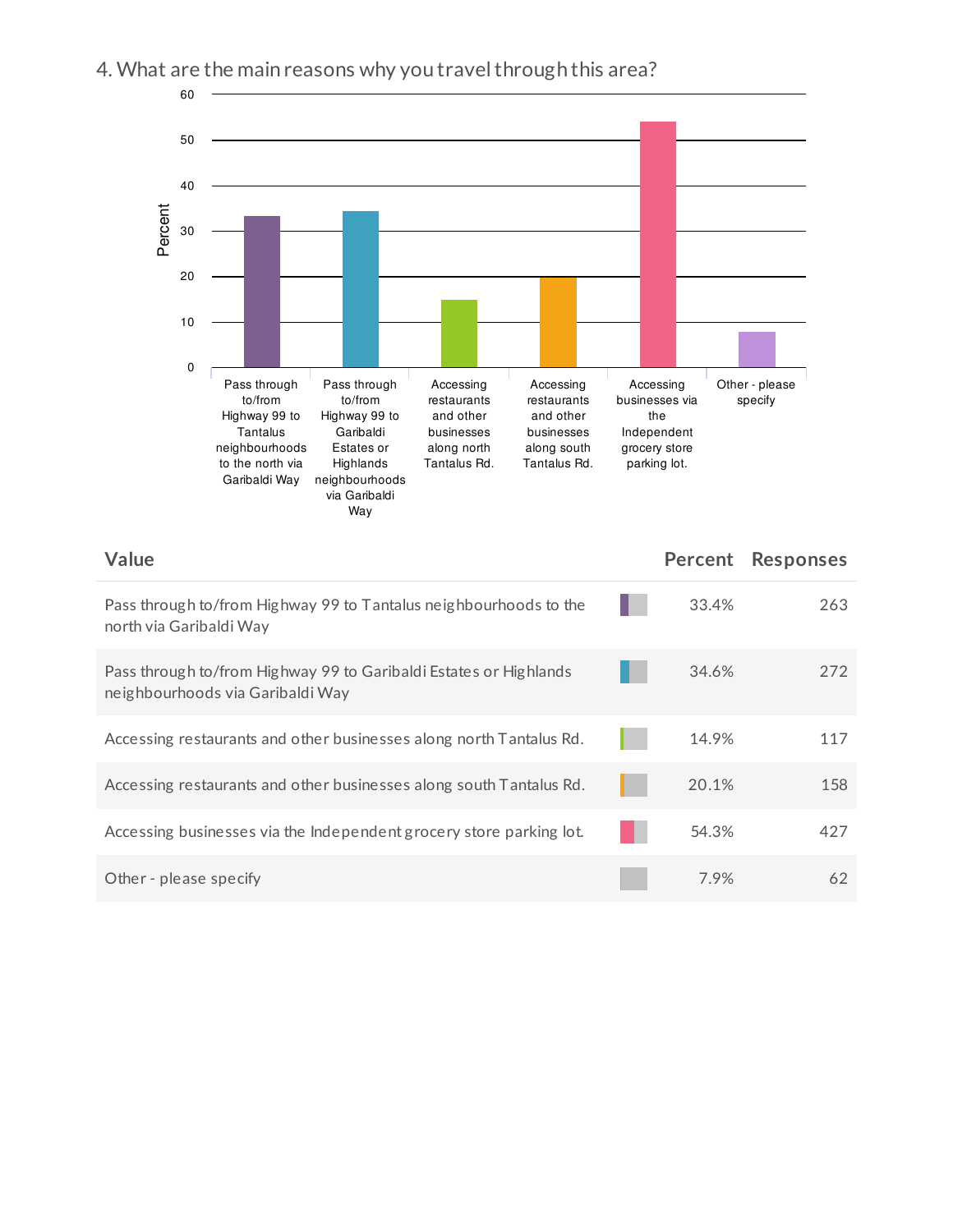

5. What kinds of concerns do you have about this study area? Select allthat apply.